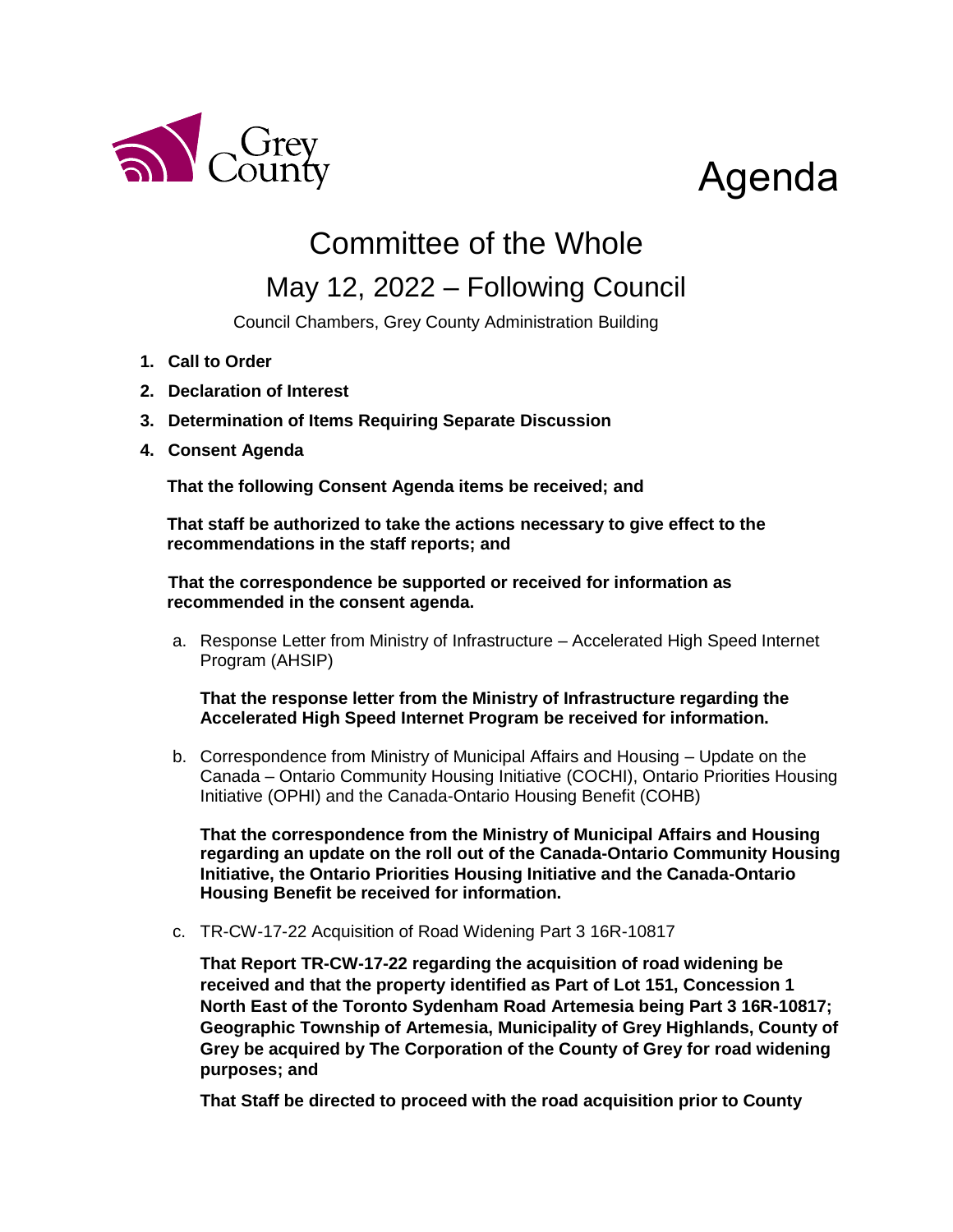**Council approval as per Section 26.6 b) of the procedural by-law in order to allow for the owners to commence their proposed development on the property in a timely manner.**

d. PDR-CW-19-22 White Rose Redline Revision – 42T-2018-08

**That all written and oral submissions received on the proposed redline revisions to plan of subdivision 42T-2018-08 were considered which helped to make an informed recommendation and decision; and**

**That PDR-CW-19-22 be received, and that in consideration of the draft plan of subdivision 42T-2018-08, and the matters to have regard for under Subsection 51(24) of the Planning Act, the County of Grey Committee of the Whole hereby approves the revised plan of subdivision on lands described as Part Lot 227, Concession 2, SWTSR (geographic Township of Proton) in the Township of Southgate.**

e. Affordable Housing Task Force minutes dated April 27, 2022

**That the Affordable Housing Task force minutes dated April 27, 2022 be adopted as presented; and**

**That the following resolutions contained therein be endorsed:**

- **i. That Report HDR-AF-07-22 regarding the request for proposal for architectural services for the 396 14th Street Owen Sound project be received for information.**
- **ii. That Report PDR-AF-17-22 regarding an overview of the '***Bill 109: More Homes for Everyone Act'* **be received; and**

**That Report PDR-AF-17-22 be forwarded onto the Province of Ontario as the County of Grey's comments on Bill 109, More Homes for Everyone Act and the associated consultations posted on the Environmental Registry and Regulatory Registry through postings # 019-5283, 019-5284, 019-5285, 019-5826, 22-MMAH007 and 22-MMAH010; and**

**That the Report be shared with member municipalities and conservation authorities having jurisdiction within Grey County; and**

**That staff be authorized to proceed prior to County Council approval as per Section 25.6(b) of Procedural By-law 5003-18.**

- **iii. That the correspondence from the Ministry of Municipal Affairs and Housing regarding a new regulatory framework under the Community Housing Renewal Strategy be received for information.**
- **5. Items For Direction and Discussion**
	- a. Addendum to PDR-CW-06-22 University of Guelph Student Projects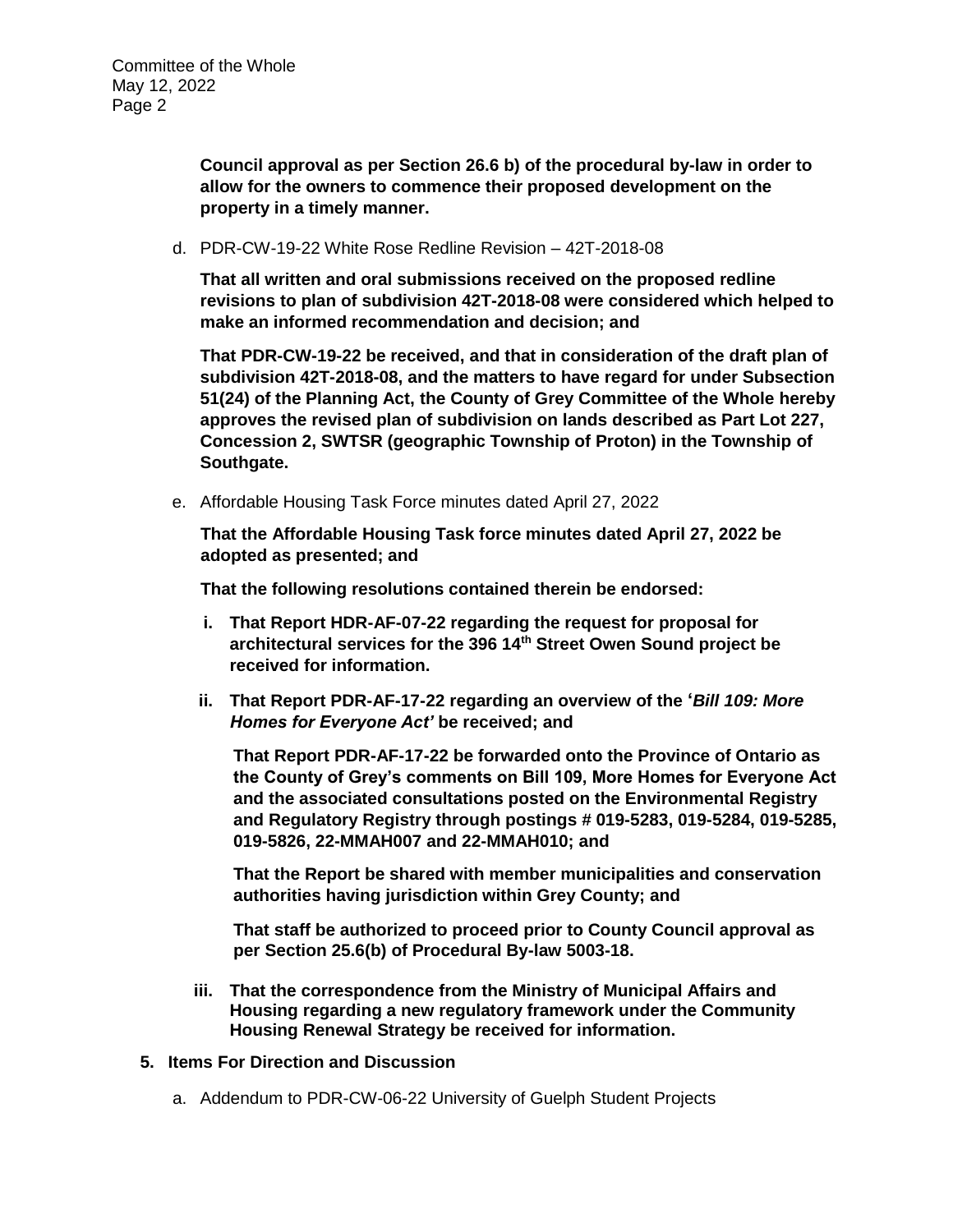**That Addendum to Report PDR-CW-06-22 regarding the two University of Guelph student projects entitled 'Grey County Green Development Standards' and 'Density is Not a Dirty Word Guide' be received; and**

**That staff be directed to utilize the two student reports as resources to inform future planning and climate change policies and project implementation; and**

**That the two student reports be shared with member municipalities across Grey County.**

b. PDR-CW-18-22 Sunvale Subdivision – 42T-2018-05 – West Grey

**That Report PDR-CW-18-22 be received; and**

**That in consideration of the draft plan of subdivision application 42T-2018-05, for lands described as Part of Divisions 2 and 3 of Lot 24, Concession 1 East of the Garafraxa Road (EGR), (geographic Township of Glenelg) in the Municipality of West Grey, the Grey County Council deems this plan of subdivision not to have lapsed as per section 51(33.1) of the** *Planning Act***, subject to the conditions set out in the original notice of decision; and**

**That the draft approval shall lapse after a period of three (3) years from May 26, 2022; and** 

**That staff be directed to include amendments to section 9.13.1 of the County Official Plan as part of the County's draft Official Plan Amendment # 11, to address these new** *Planning Act* **provisions; and**

**That a by-law be brought forward to delegate authority to the Director of Planning or their delegate to deem subdivisions not to have lapsed in accordance with section 51(33.1) of the** *Planning Act* **where support for doing so is received from the host municipality, and to delegate authority to Committee of the Whole in all other circumstances.**

c. EDTC-CW-11-22 Gallery Redesign - Grey Roots

**That Report EDTC-CW-11-22 regarding the Grey Roots Gallery Redesign be received; and**

**That the fabrication and installation of the Abundance gallery be awarded to Wood & Wallworks on a single source contract for \$145,000 + HST; and**

**That the project deficit be funded from the Canada Cultural Spaces Fund if the application is successful and from any surplus realized in 2022, or if no surplus is realized, the funds be transferred from the Grey Roots General Reserve.** 

d. SSR-CW-06-22 Canada Wide Early Learning and Child Care (ELCC) Update